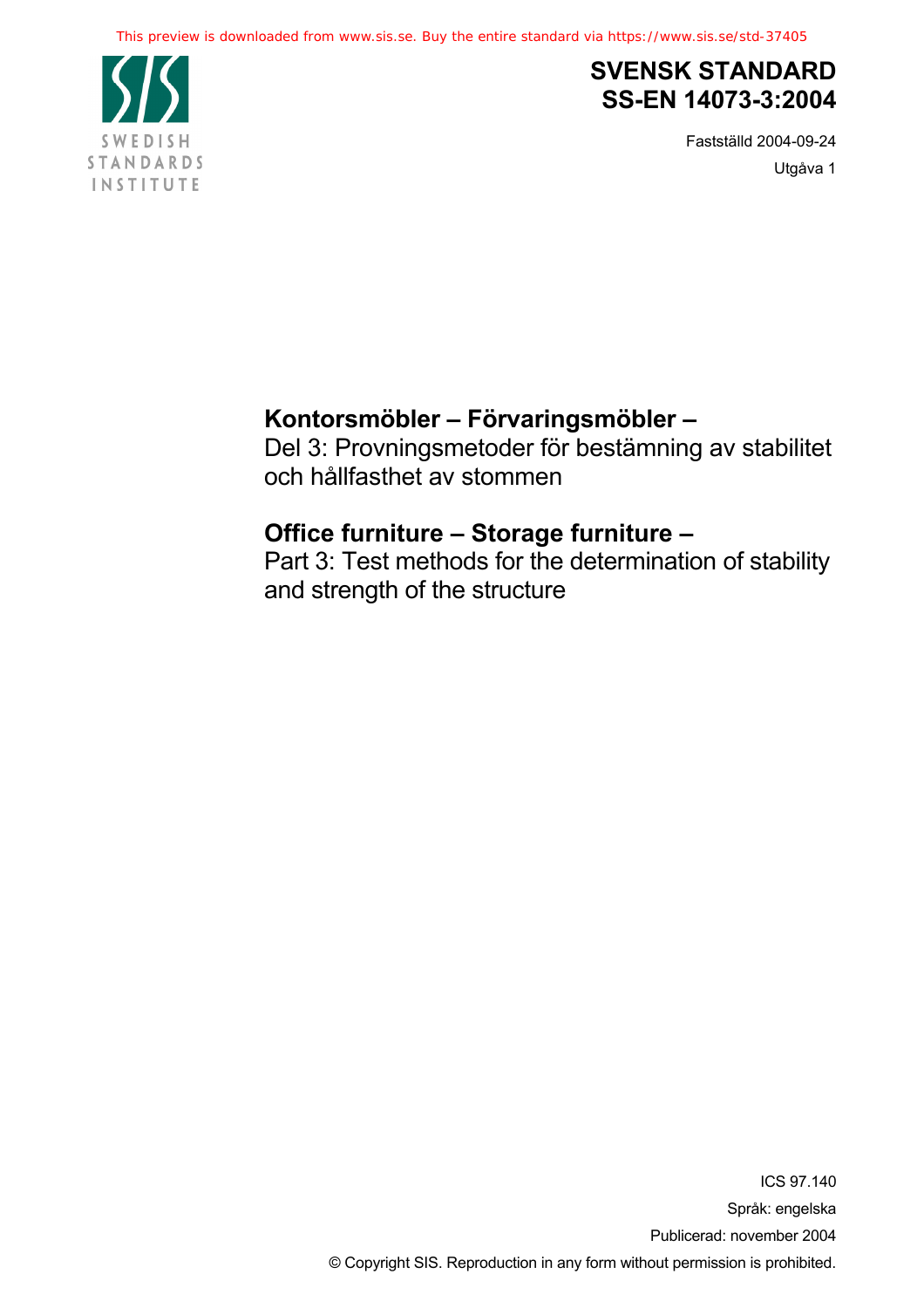Europastandarden EN 14073-3:2004 gäller som svensk standard. Detta dokument innehåller den officiella engelska versionen av EN 14073-3:2004.

The European Standard EN 14073-3:2004 has the status of a Swedish Standard. This document contains the official English version of EN 14073-3:2004.

Upplysningar om **sakinnehållet** i standarden lämnas av SIS, Swedish Standards Institute, telefon 08 - 555 520 00.

Standarder kan beställas hos SIS Förlag AB som även lämnar **allmänna upplysningar** om svensk och utländsk standard. *Postadress*: SIS Förlag AB, 118 80 STOCKHOLM *Telefon*: 08 - 555 523 10. *Telefax*: 08 - 555 523 11 *E-post*: sis.sales@sis.se. *Internet*: www.sis.se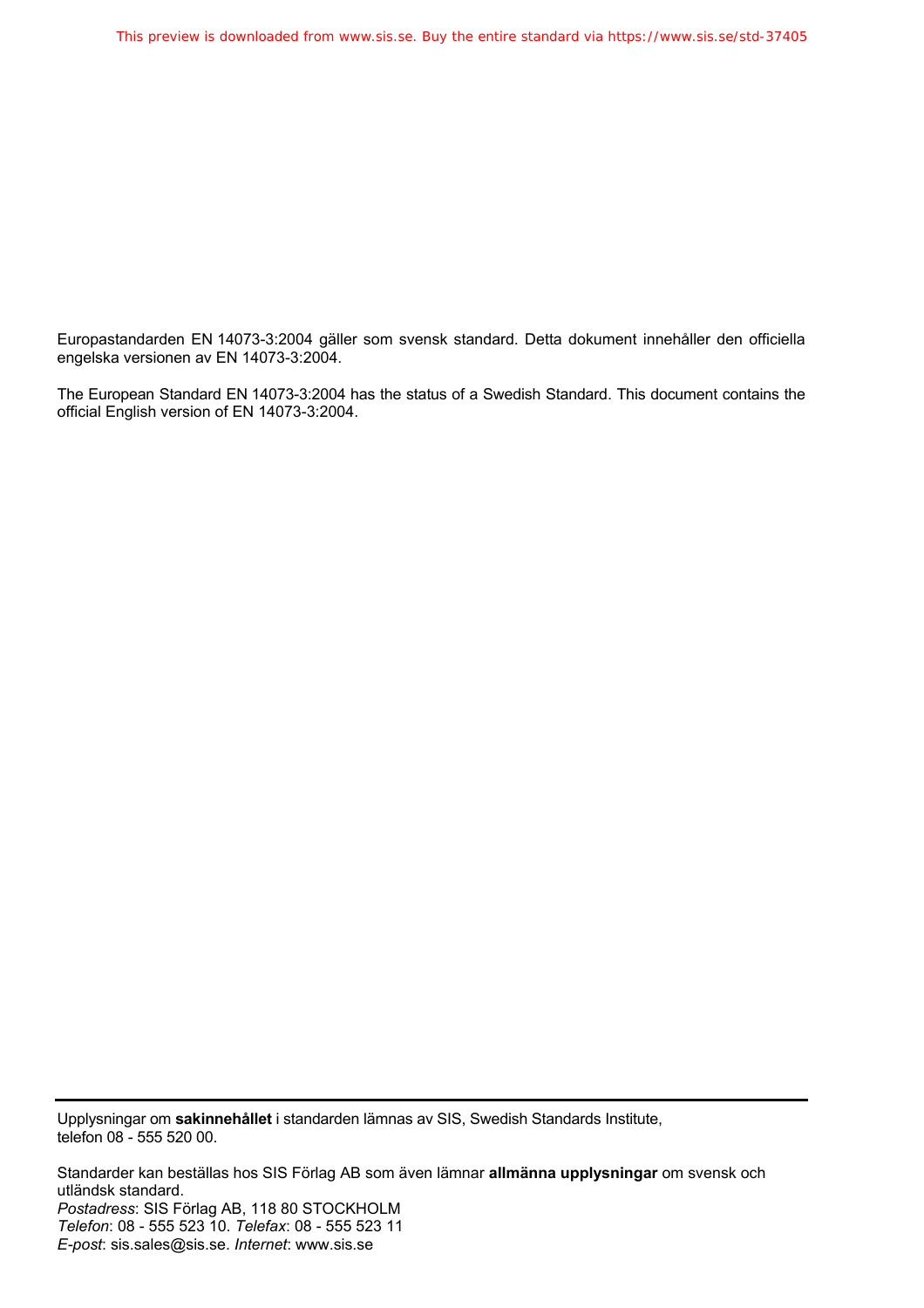# EUROPEAN STANDARD NORME EUROPÉENNE EUROPÄISCHE NORM

# **EN 14073-3**

August 2004

ICS 97.140

English version

## Office furniture - Storage furniture - Part 3: Test methods for the determination of stability and strength of the structure

Mobilier de bureau - Meubles de rangement - Partie 3 : Méthodes d'essai pour la détermination de la stabilité et de la résistance de la structure

Büromöbel - Büroschränke - Teil 3: Prüfverfahren zur Bestimmung der Standsicherheit und der Festigkeit der Konstruktion

This European Standard was approved by CEN on 27 May 2004.

CEN members are bound to comply with the CEN/CENELEC Internal Regulations which stipulate the conditions for giving this European Standard the status of a national standard without any alteration. Up-to-date lists and bibliographical references concerning such national standards may be obtained on application to the Central Secretariat or to any CEN member.

This European Standard exists in three official versions (English, French, German). A version in any other language made by translation under the responsibility of a CEN member into its own language and notified to the Central Secretariat has the same status as the official versions.

CEN members are the national standards bodies of Austria, Belgium, Cyprus, Czech Republic, Denmark, Estonia, Finland, France, Germany, Greece, Hungary, Iceland, Ireland, Italy, Latvia, Lithuania, Luxembourg, Malta, Netherlands, Norway, Poland, Portugal, Slovakia, Slovenia, Spain, Sweden, Switzerland and United Kingdom.



EUROPEAN COMMITTEE FOR STANDARDIZATION COMITÉ EUROPÉEN DE NORMALISATION EUROPÄISCHES KOMITEE FÜR NORMUNG

**Management Centre: rue de Stassart, 36 B-1050 Brussels**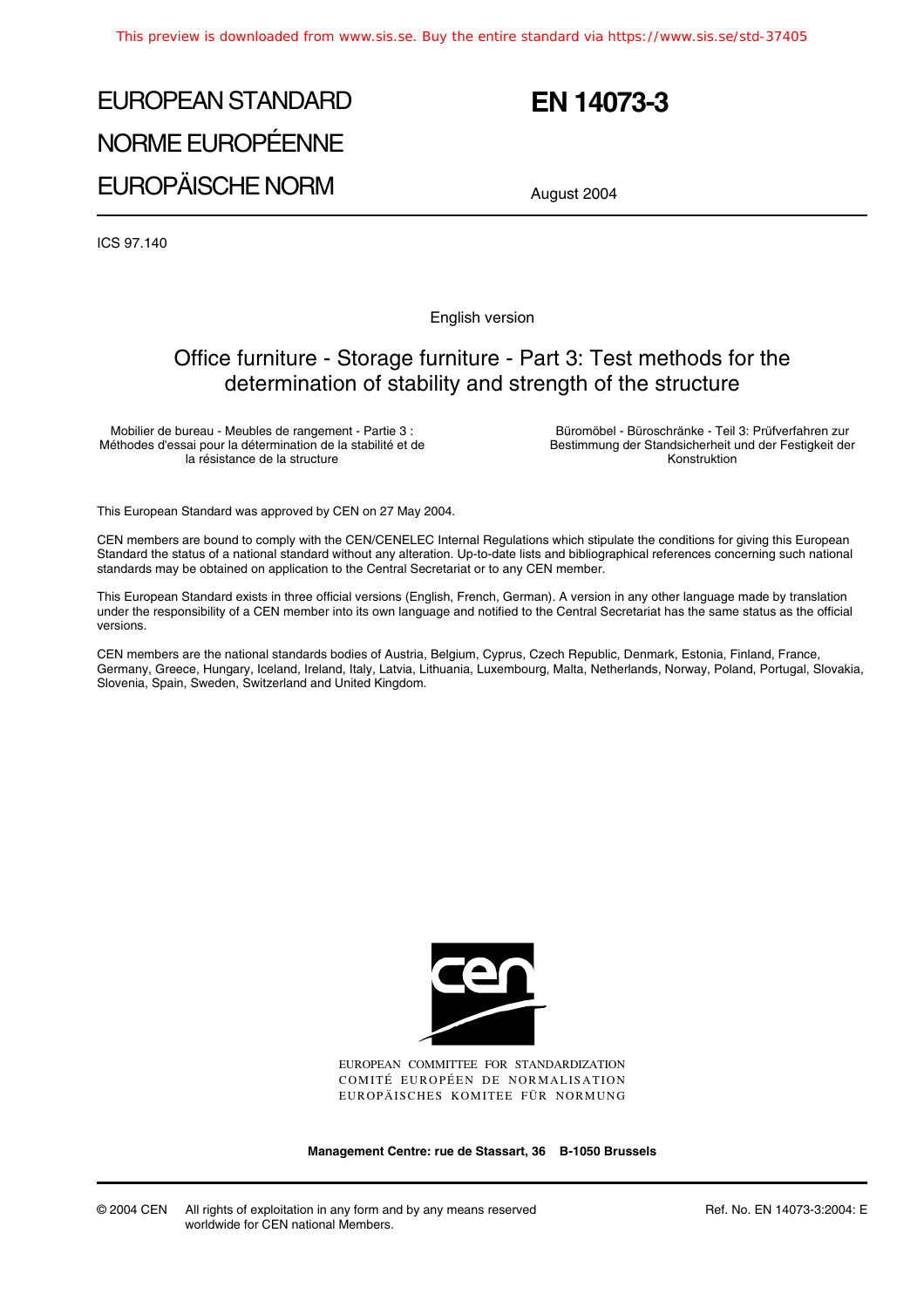## **Contents**

| $\mathbf{2}$                                                              |  |  |  |
|---------------------------------------------------------------------------|--|--|--|
| 3<br>3.1<br>3.2<br>3.3<br>3.4                                             |  |  |  |
| 4<br>4.1<br>4.2<br>4.3<br>4.4<br>4.5<br>4.6                               |  |  |  |
| 5.<br>5.1<br>5.2<br>5.3<br>5.3.1<br>5.3.2<br>5.4<br>5.5<br>5.5.1<br>5.5.2 |  |  |  |
| 5.6<br>5.6.1<br>5.6.2<br>5.6.3<br>5.6.4<br>5.7                            |  |  |  |
| 6                                                                         |  |  |  |
|                                                                           |  |  |  |
|                                                                           |  |  |  |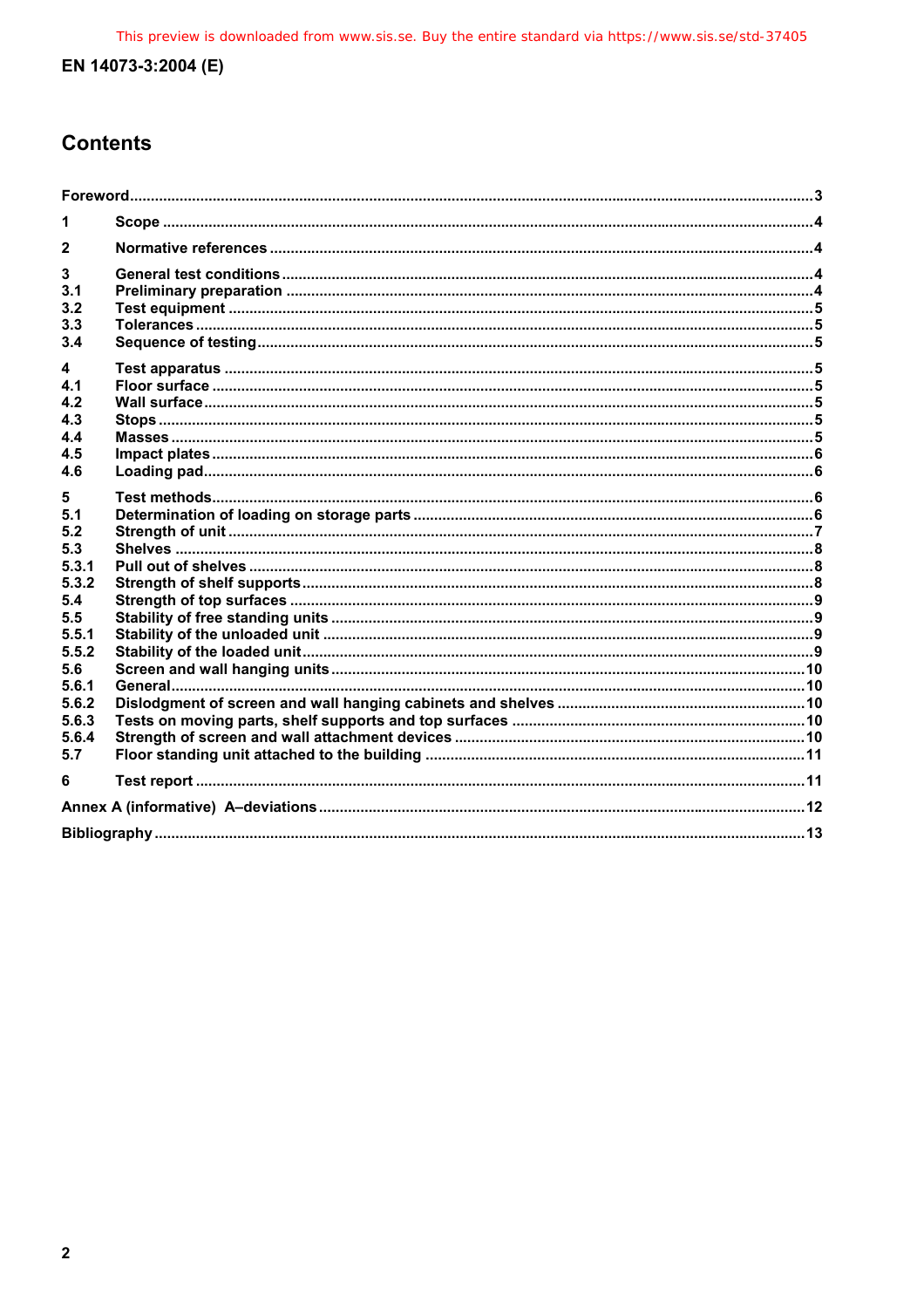## **Foreword**

This document (EN 14073-3:2004) has been prepared by Technical Committee CEN/TC 207 "Furniture", the secretariat of which is held by UNI.

This European Standard shall be given the status of a national standard, either by publication of an identical text or by endorsement, at the latest by February 2005, and conflicting national standards shall be withdrawn at the latest by February 2005.

According to the CEN/CENELEC Internal Regulations, the national standards organizations of the following countries are bound to implement this European Standard : Austria, Belgium, Cyprus, Czech Republic, Denmark, Estonia, Finland, France, Germany, Greece, Hungary, Iceland, Ireland, Italy, Latvia, Lithuania, Luxembourg, Malta, Netherlands, Norway, Poland, Portugal, Slovakia, Slovenia, Spain, Sweden, Switzerland and United Kingdom.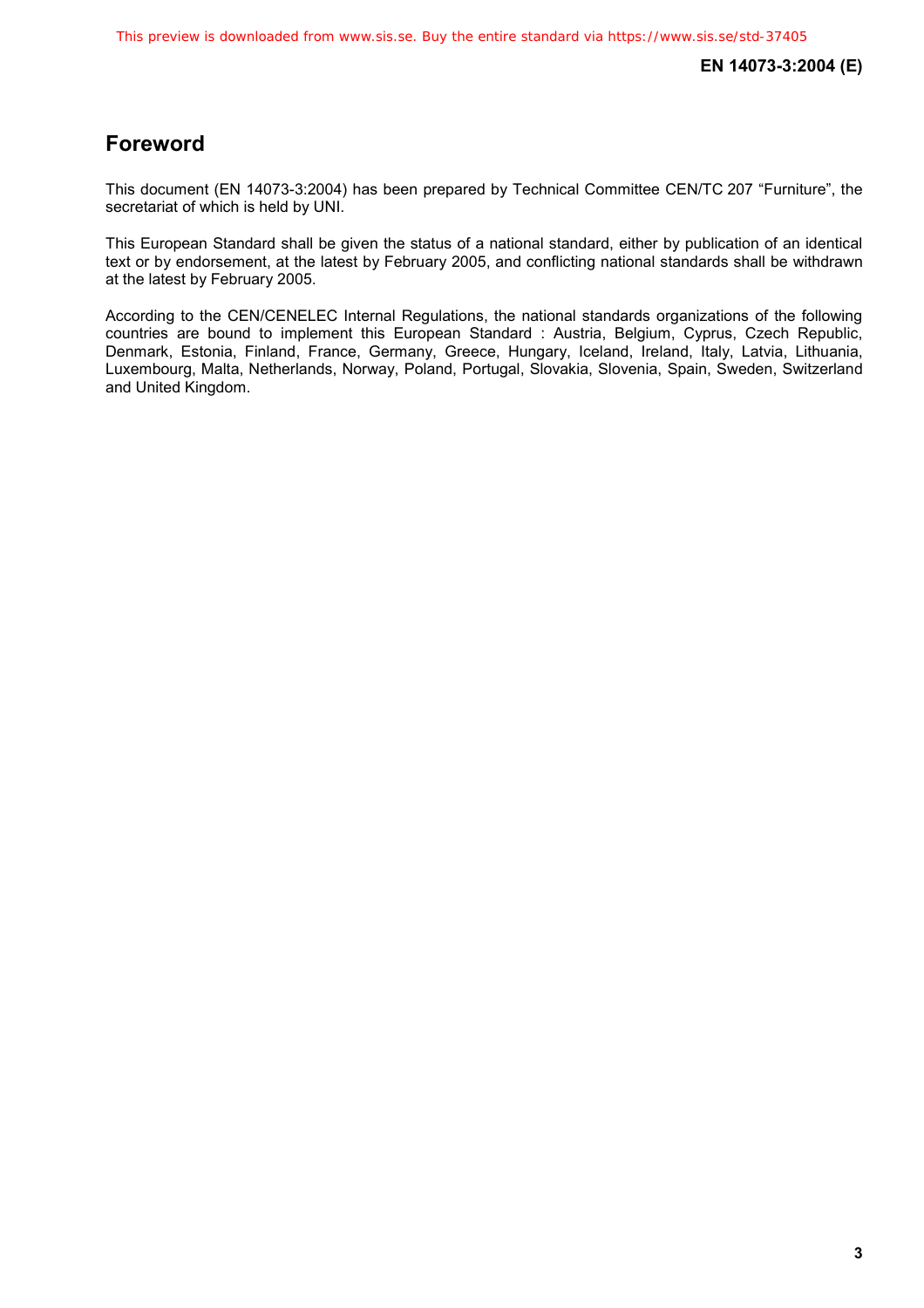#### **1 Scope**

This document specifies test methods for the determination of strength of the structure of free standing or screen and wall hanging office storage furniture as well as stability of free standing units.

This document is applicable to mobile furniture, with the exception of the test described in 5.2 which is replaced by the test described in 6.7 of EN 14074:2004.

This document does not apply to high density mechanized filing systems, rotary filing systems, or plan files.

The tests are intended to simulate overbalancing forces and structural loads, which may occur during normal functional use, as well as misuse that might reasonably be expected to occur.

Safety depending on the structure of the building is not included, e.g. the strength of wall hanging cabinets includes only the cabinet and its parts. The wall and the wall attachment are not included.

Safety requirements can be found in EN 14073-2.

Assessment of ageing is not included.

#### **2 Normative references**

The following referenced documents are indispensable for the application of this document. For dated references, only the edition cited applies. For undated references, the latest edition of the referenced document (including any amendments) applies.

EN 14074:2004 *Office furniture – Tables and desks and storage furniture - Test methods for the determination of strength and durability of moving parts* 

ISO 7619:2004 *Rubber - Determination of indentation hardness by means of pocket hardness meters.* 

#### **3 General test conditions**

#### **3.1 Preliminary preparation**

The tests specified in this standard are designed to be applied to an item of furniture that is fully assembled and ready for use.

Before any of the tests are commenced, the item shall be old enough to ensure that it has developed its full strength.

The furniture shall be tested as delivered. Ready to Assemble furniture shall be assembled according to the instructions supplied with it. If the furniture can be assembled or combined in different ways, the most adverse combination shall be used for each test. This is also applicable to units that can be combined with other units or components.

Wall or screen mounted units shall be installed according to the manufacturer's instructions.

The tests shall be carried out in indoor ambient conditions but, if during a test, the atmosphere temperature is outside the range 15 °C to 25 °C the maximum and/or minimum temperature shall be recorded in the test report.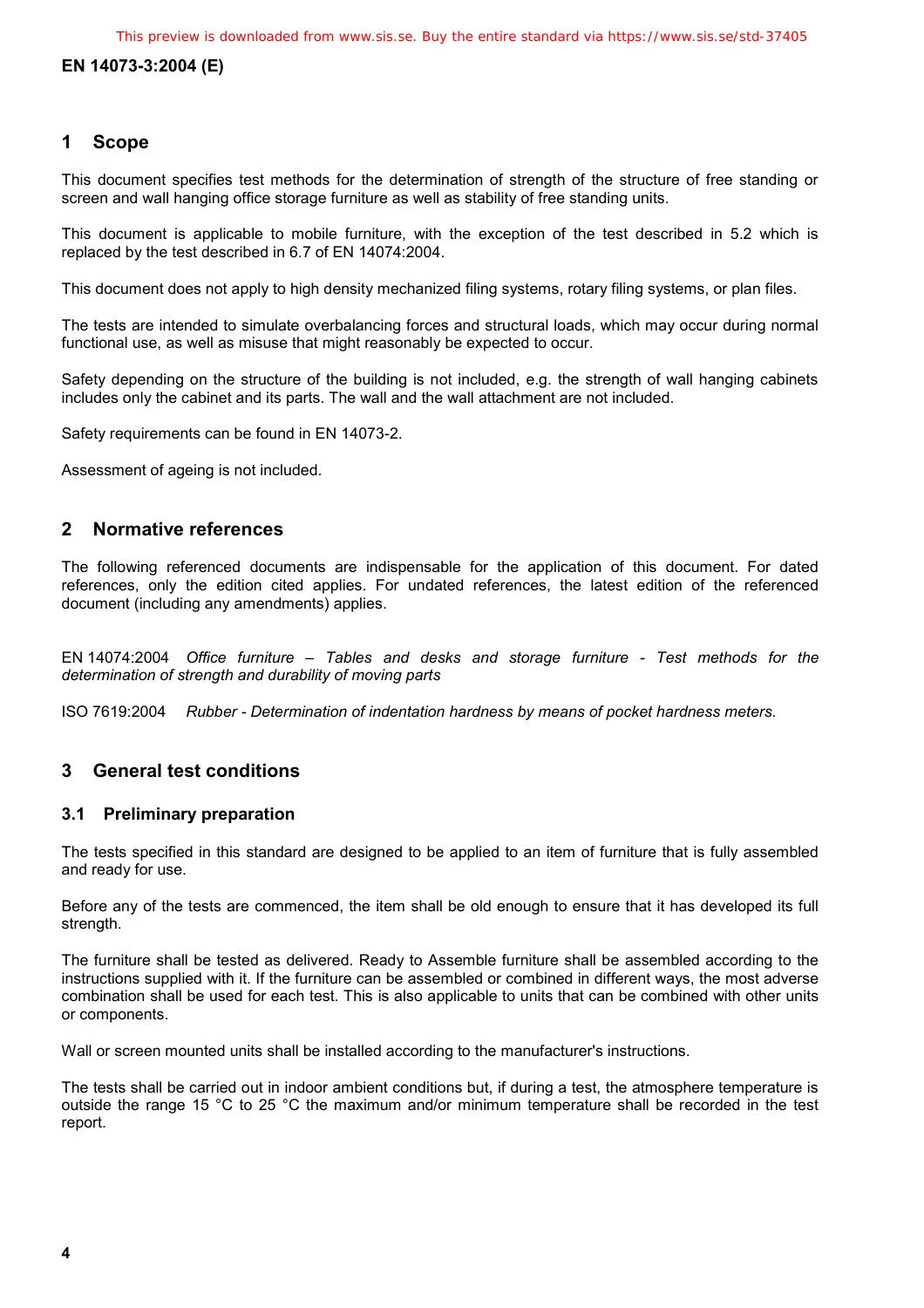Tighten any assembly fittings before testing. Further retightening shall not take place unless it is specifically required by the manufacturer.

#### **3.2 Test equipment**

The forces in static load tests shall be applied sufficiently slowly to ensure that the influence of dynamic load is negligible. Unless otherwise stated, the static loads shall be maintained for  $(10 \pm 2)s$ .

The test equipment shall be capable of following the deformations that may occur during the tests.

Unless otherwise specified, the tests may be applied by any suitable device because results are dependent only upon correctly applied loads and not upon the apparatus.

#### **3.3 Tolerances**

Unless otherwise stated:

- all forces shall have an accuracy of  $\pm$  5 % of the nominal force;
- all dimensions an accuracy of  $\pm$  1,0 mm of the nominal dimension;
- all masses to an accuracy of  $\pm$  0.5 % of the nominal mass;

The accuracy for the position of loading pads shall be  $\pm$  5 mm.

The relationship 10N = 1kg may be used.

#### **3.4 Sequence of testing**

Unless otherwise specified, all tests shall be carried out on the same unit and in the sequence laid down in this standard.

For a multi shelf unit, all shelf tests shall be carried out on the same shelf.

#### **4 Test apparatus**

#### **4.1 Floor surface**

A rigid, horizontal and flat surface.

#### **4.2 Wall surface**

A rigid, vertical and flat surface.

#### **4.3 Stops**

Devices to prevent the unit from sliding, no higher than 12 mm except in cases where the design of the unit necessitates the use of higher stops, in which case the lowest that will prevent the item from sliding shall be used.

#### **4.4 Masses**

Masses shall not reinforce the structure or re-distribute the stresses.